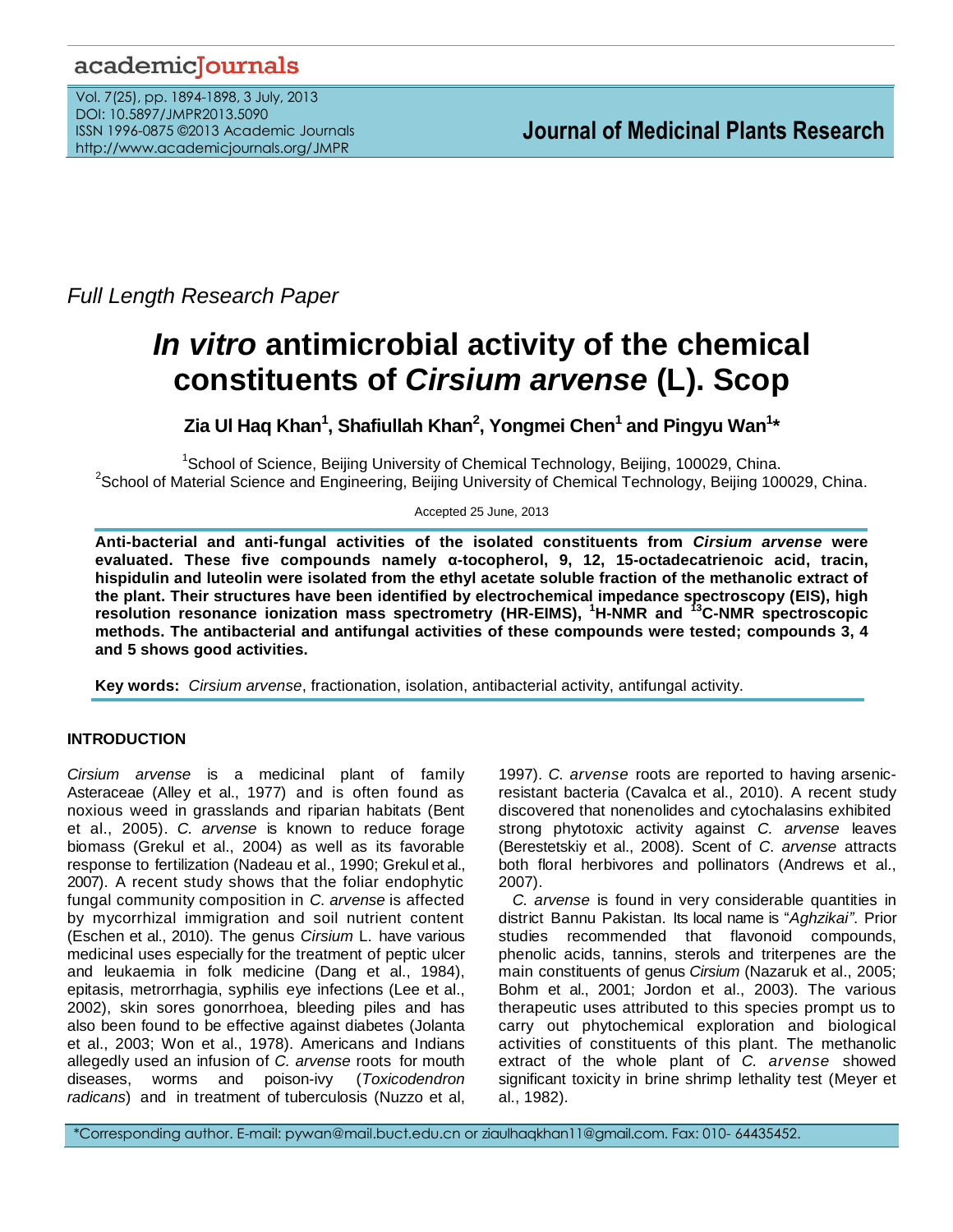In our previous work, several antibacterial and antifungal compounds have been isolated from the chloroform fraction of the methanolic extract of the plant (Zia Ul Haq khan et al., 2011). Here, we report our further work on EtOAc fraction. After being separated by column chromatographic method, five compounds were isolated and their antibacterial and antifungal activities were tested. These compounds are first time isolated from the plant.

#### **MATERIALS AND METHODS**

#### **General experimental procedure**

The precoated silica gel  $\, {\sf F}_{254}$  plates were used for TLC, Silica gel (E-Merck, 230-400 mesh) was used for column chromatography. Melting points were determined on a Gallenkemp apparatus and are corrected. The UV spectra (λmax nm) were recorded on Hitachi UV-3200 spectrophotometer in MeOH. The IR spectra (v<sub>max</sub> cm<sup>-1</sup>) were recorded on Jasco-320A spectrophotometer in CHCl<sub>3</sub>. The mass spectra were recorded on a Varian MAT 312 double focusing mass spectrometer connected to DEC–PDP 11/34 computer systems. The <sup>1</sup>H**-**NMR and <sup>13</sup>C-NMR spectra were recorded on a Bruker AM-300 NMR spectrometer (300 MHz for <sup>1</sup>H and 75 MHz for <sup>13</sup>C-NMR) using CDCl<sub>3</sub> as solvent. The assignments were made by distortionless enhancement by polarization transfer (DEPT), correlation spectroscopy (COSY) and heteronuclear multiple-quantum correlation (HMQC) experiments. Optical rotations were measured on Jasco-DIP-360 digital polarimeter using a 10 cm tube. Ceric sulphate and aniline phthalate were used as detecting reagents.

#### **Plant**

The plant material was collected from Musa Khel Bannu (Pakistan) and identified by Muhammad Yousf Khan Professor in Botany Government Post Graduate College Bannu. The specimen (NO: 230) was deposited in the Herbarium of Botany Department in Government Post Graduate College Bannu.

#### **Extraction and isolation**

The shade dried plant of *C. arvense* (8 kg) was ground and extracted with MeOH (32 L×3) at room temperature. The combined methanolic extract was evaporated under reduced pressure to obtain a dark brown gummy material (650 g). The gummy material was suspended in water and extracted with *n*hexane (115 g), CHCl 3 (98 g), EtOAc (82 g) and *n*-butanol (60 g) soluble fractions, respectively. The fractions were then placed in a vacuum oven at not more than 40°C for about 24 h to remove any residual solvent. These fractions were screened for toxicity. The CHCI<sub>3</sub> and EtOAc soluble fractions show highly toxicity (Zia UI Haq khan et al., 2011). The ethyl acetate (EtOAc) soluble fraction was subjected to column chromatography over silica gel (70- 230 mesh) eluting with *n*-hexane, *n* -hexane:EtOAc, EtOAc:CHCl<sub>3</sub> and EtOAc, EtOAc:MeOH and MeOH in increasing order of polarity to obtained sub-fractions (A to F).

The sub-fraction B (100% EtOAc,15 g) was again chromatographed over silica gel eluting with *n*-hexane-EtOAc, EtOAc-CHCI<sub>3</sub> and EtOAc in increasing order of polarity to obtain four fractions A' to D'.

The fraction C' (2.4 g) obtained from  $EtOA:CHCl<sub>3</sub>$  (6:4) was

again subjected to column chromatography over silica gel eluting with mixture of *n*-hexane: EtOAc-CHCl <sup>3</sup> and EtOAc, in increasing order of polarity. The fractions eluted with EtOAc:CHCl<sub>3</sub> (7:3) were combined and loaded on preparative thin layer chromatography (TLC) in solvent system *n*-hexane: Acetone: Ethanol (4:4:2) yielded, α-tocopherol (compound 1, 10 mg). The fraction D' obtained from EtOAc (100%) was again subjected to column chromatography over silica gel eluting with mixtures of *n*-hexane: EtOAc:CHCl<sub>3</sub> and EtOAc in increasing order of polarity.

The fractions obtained from EtOAc:CHCl<sub>3</sub> (6.4:3.7) showed a major spot on TLC and subsequent preparative TLC using *n*hexane:ethanol:diethyl amine (6:4:3) as solvent system, afforded 9, 12, 15-octadecatrienoic acid (compound 2, 17 mg). The subfraction C (3.2 g) obtained from EtOAc:CHCl<sub>3</sub> (6:4) was rechromatographed over silica gel eluting with mixture of *n*hexane: EtOAc: CHCl<sub>3</sub> and EtOAc in increasing order of polarity. The fractions obtained from EtOAc (100%) were mixed and showed a major spot on TLC. It was concentrated and subjected to preparative TLC using *n*-hexane:EtOAc (3.7:6.3) as solvent system to afford tracin (compound 3, 18 mg).

The sub-fraction D (100% EtOAc 11 g) was re-chromatographed over silica gel eluting with *n*-hexane:EtOAc, EtOAc:CHCl<sub>3</sub>, EtOAc and EtOH in increasing order of polarity. The fractions obtained from EtOAc:CHCl<sub>3</sub> (2.7:7.3) were mixed and concentrated. The concentrated material (1.8 g) was again subjected to column chromatography over silica gel eluting with mixture of  $\mathsf{EtoAcc:CHCl}_{3}$ in increasing order of polarity. The fractions obtained from EtOAc:CHCl 3 (2.7:6.3) were subjected to preparative TLC using *n*hexane:acetone:EtOAc (1.5:2.5:6) as solvent system to furnish two compounds, hispidulin (compound 4, 12 mg) and luteolin (compound 5, 11 mg).

#### *α-Tocopherol (compound 1)*

Pale yellowish oil BP: 106 to 110°C. The spectral data showed complete agreement with those reported in literature (Lee et al., 2002).

#### *9, 12, 15-Octadecatrienoic acid (compound 2)*

Colorless gum; MP: 69 to 78°C. The spectral data showed complete agreement with those reported in literature (Lee et al., 2002).

#### *Tracin (compound 3)*

Yellow needle; MP: 256 to 265°C. The spectral data showed complete agreement with those reported in literature (Jolanta et al., 2003).

#### *Hispidulin (compound 4)*

Yellow needles; MP: 260 to 266°C. The spectral data showed complete agreement with those reported in literature (Lee et al., 2002).

#### *Luteolin (compound 5)*

Light yellow needles; MP: 258 to 270°C. The spectral data showed complete agreement with those reported in literature (Jolanta et al., 2003).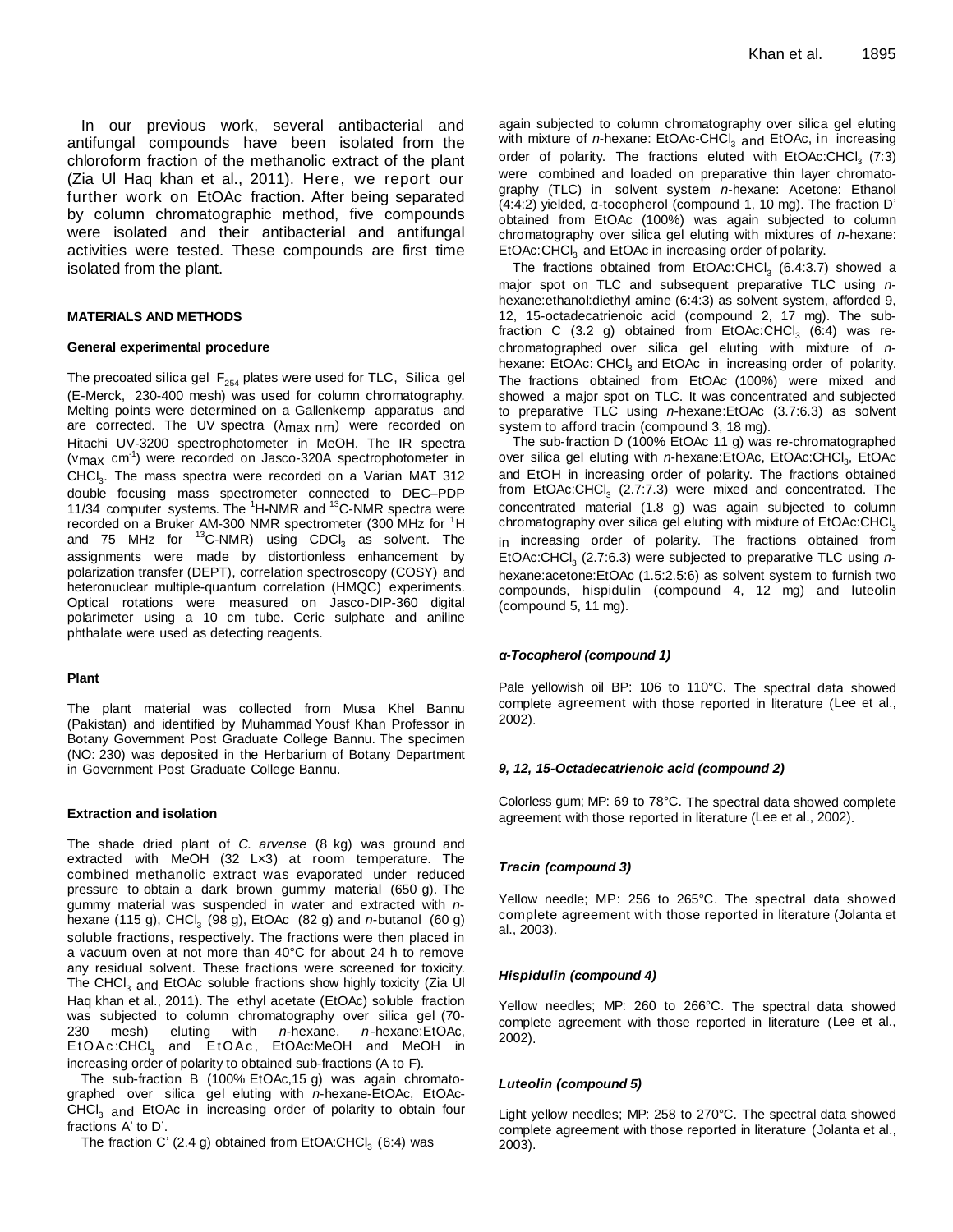|                          | Zone of inhibition diameter (mm) |    |    |    |    |                 |  |
|--------------------------|----------------------------------|----|----|----|----|-----------------|--|
| <b>Types of bacteria</b> | 1                                | 2  | 3  | 4  | 5  | <b>Imepinem</b> |  |
| Bacillus subtillis       | 18                               | 11 | 34 | 31 | 33 | 35              |  |
| Escherichia coli         | 15                               | 08 | 27 | 29 | 31 | 32              |  |
| Shigella flexenari       | 17                               | 11 | 29 | 31 | 33 | 35              |  |
| Staphylococcus aureus    | 14                               | 09 | 26 | 29 | 32 | 34              |  |
| Salmonella typhi         | 17                               | 11 | 28 | 30 | 32 | 35              |  |
| Pseudomonas aeruginosa   | 16                               | 13 | 28 | 29 | 29 | 30              |  |

**Table 1.** Antibacterial activity of compounds 1-5 isolated from *Cirsium arvense*.

Temperature, 37°C. Values are inhibition zones (mm) and an average of triplicate. Concentrations us e d were in 1000 µg/ml.

**Table 2.** Antifungal activity of compounds 1 to 5 isolated from *Cirsium arvense.*

| Microorganism           | Zone of inhibition diameter (mm) |    |    |    |    |                         |  |  |  |
|-------------------------|----------------------------------|----|----|----|----|-------------------------|--|--|--|
|                         |                                  | 2  | 3  | 4  |    | <b>Amphotericin B20</b> |  |  |  |
| Trichophyton longifusus | 16                               | 04 | 26 | 31 | 34 | 40                      |  |  |  |
| Candida albicans        | 13                               | -- | 19 | 24 | 27 | 30                      |  |  |  |
| Aspergillus flavus      | 21                               | 02 | 19 | 29 | 35 | 40                      |  |  |  |
| Microsporum canis       | 13                               | -- | -- |    | 15 | 20                      |  |  |  |
| Candida glaberata       | 25                               | 05 | 22 | 32 | 37 | 50                      |  |  |  |
| Fusarium solani         | 19                               | 05 | 22 | 36 | 38 | 45                      |  |  |  |

Temperature, 37°C. Values are inhibition zones (mm) and an average of triplicate. Concentrations used were 1000 µg/ml.

#### **Antimicrobial activity**

#### *Antibacterial assay*

The antibacterial activities were determined using agar well diffusion method (Boakye et al., 1977). Bacterial culture was grown in nutrient broth at 37°C for 18 to 24 h. 0.5 ml of broth culture of test organism was added by sterile pipette into molten agar (50 ml) which were then cooled to 40°C and poured into sterile petri dish. Sterile cork borer were used to make well of 6 mm in diameter in nutrient agar plate. The wells were filled with given compounds of (100 µl) and the plate was allowed for 1 to 2 h. The plates were incubated at 37°C for 18 to 24 h. Finally, the diameter of inhibition was measured.

#### *Antifungal assay*

The antifungal assay was carried out using agar well diffusion method (Hadacek et al., 2000). Sterile dimethyl sulfoxide (DMSO) was used to dissolve the test sample. Sabouraud dextrose agar (SDA) was prepared by mixing Sabouraud 3% glucose agar and agar-agar in distilled water. The required amount of fungal strain was suspended in 2 ml Sabouraud dextrose broth. This suspension was uniformly streaked on petri plates containing SDA media by means of sterile cotton swab. Compounds were applied into well using same technique for bacteria. These plates were then seen for the presence of zone of inhibitor and result was noted.

#### **RESULTS AND DISCUSSION**

The *n*-hexane, CHCl3, EtOAc and *n*-BuOH soluble fractions were taken of methanolic extract. The repeated column chromatography and preparative TLC using silica gel on ethyl acetate soluble fractions resulted in the isolation and characterization of five compounds, namely (compound 1) α-tocopherol, (compound 2) 9,12,15 octadecatrienoic acid, (compound 3) tracin, (compound 4) hispidulin and (compound 5) luteolin, respectively.

The antibacterial activity of these compounds was performed against *Bacillus subtillis, Escherichia coli, Shigella flexenari, Staphylococcus aureus, Salmonella typhi,* and *Pseudomonas aeruginosa.* As shown in Table 1. The zone of inhibition of compounds 3, 4 and 5 were almost the same as those of imepinem and much larger than those of compounds 1 and 2, which means compounds 3, 4 and 5 have high activity in killing *B. subtilis*, *E. coli, S. flexenari, S. aureus,* and *S. typh*i, and compound 1 shows moderate activity and compound 2 show low activity.

The antifungal activity of compounds (1 to 5) was performed against six pathogenic fungi, *Trichophyton longifusus, Candida albicans, Aspergillus flavus, Microsporum canis, Candida glabrata* and *Fusarium solani*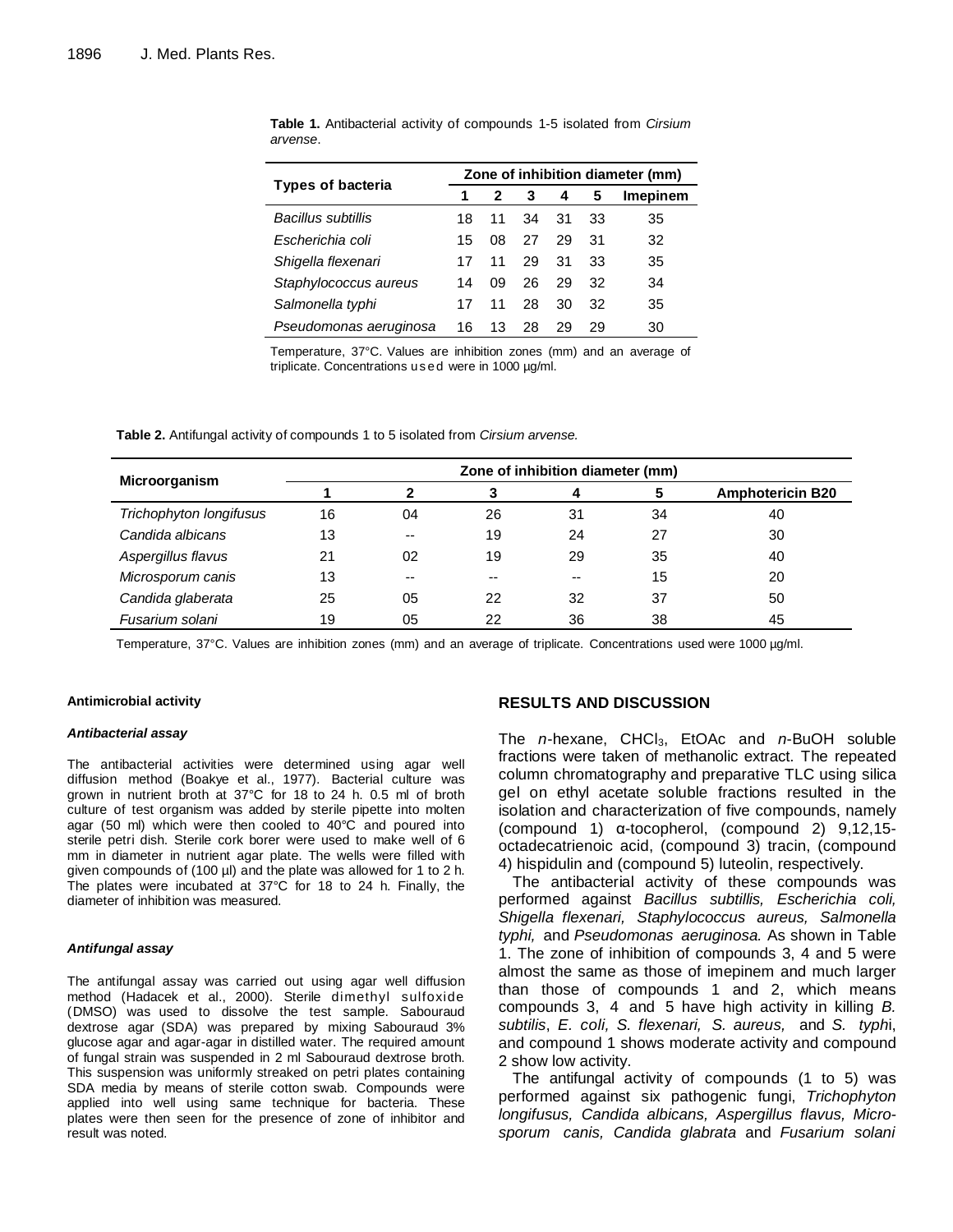

**Figure 1.** Structures of compounds 1 to 5.



**Figure 2.** Antibacterial activity of compounds 1 to 5 isolated from *Cirsium arvense.*

(Table 2). With the contrast experiment of Amphotericin B20, compounds 1 to 5 showed less antifungal activity than that of Amphotericin B20. However, compounds 3, 4 and 5 showed satisfied antifungal activity to all of six fungi and compound 1 have moderate activity while compound 2 has no antifungal activity. Figures 1, 2 and 3.

### **Conclusion**

Tracin, hispidulin and luteolin were isolated from *C. arvense*, which showed high antibacterial activity against

*Staphylococcus aureus* and *Salmonella typhi bacteria*. They may be used against different human ailments. It was concluded that the *C. arvense* have potential antimicrobial activity. This plant is used as one of the ingredients of traditional medicine in some parts of the world. Further investigations are recommended to exploit the hidden medicinal value of this plant.

#### **ACKNOWLEDGEMENT**

The authors thank the Chinese Scholarship Council (CSC) for financial support of this research work.